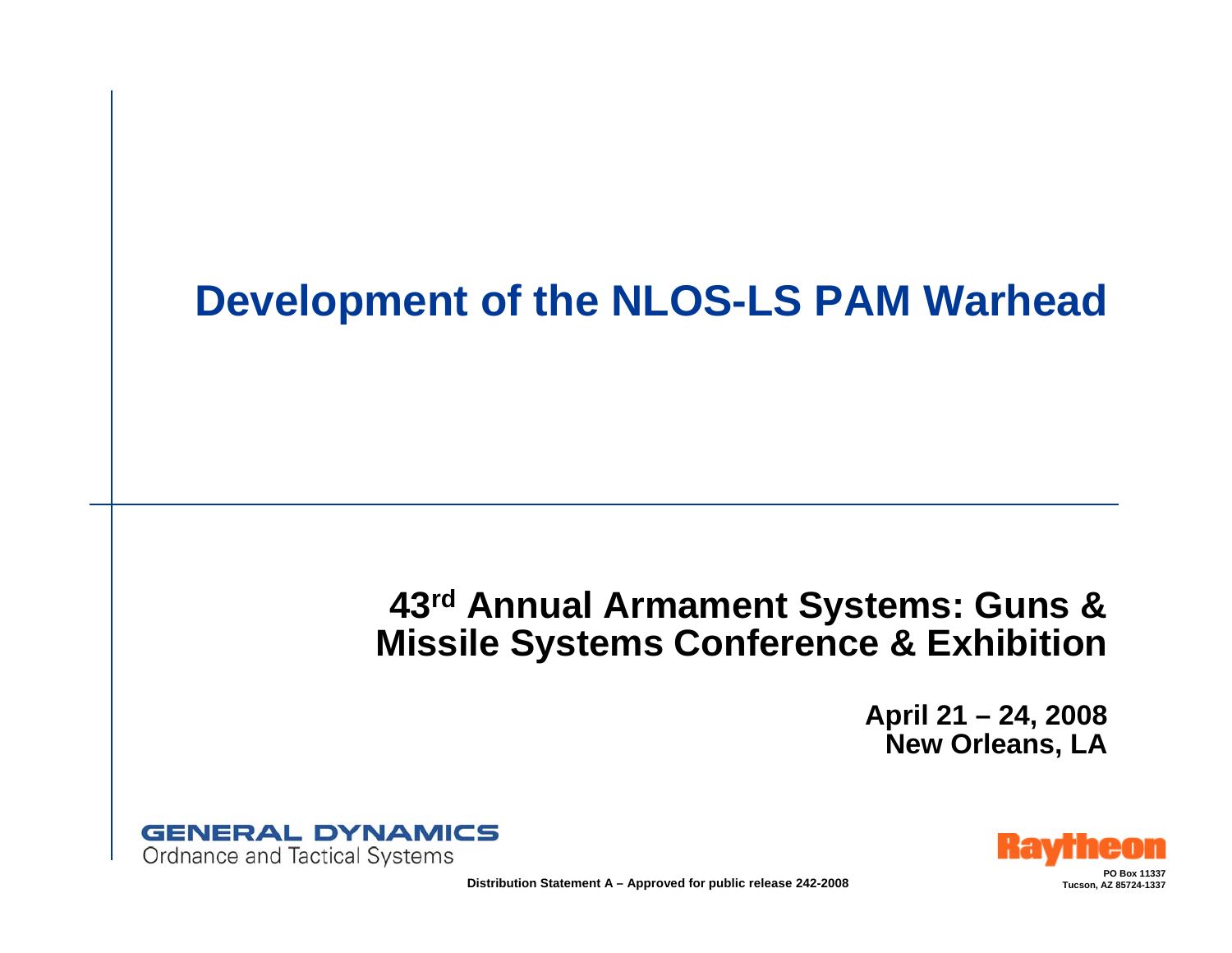



• Prime Contractor: NetFires LLC **7 Raytheon Missile Systems 7 Lockheed Martin Missiles & Fire Control** 





Distribution Statement A - Approved for public release 242-2008

Tucson, AZ 85724-1337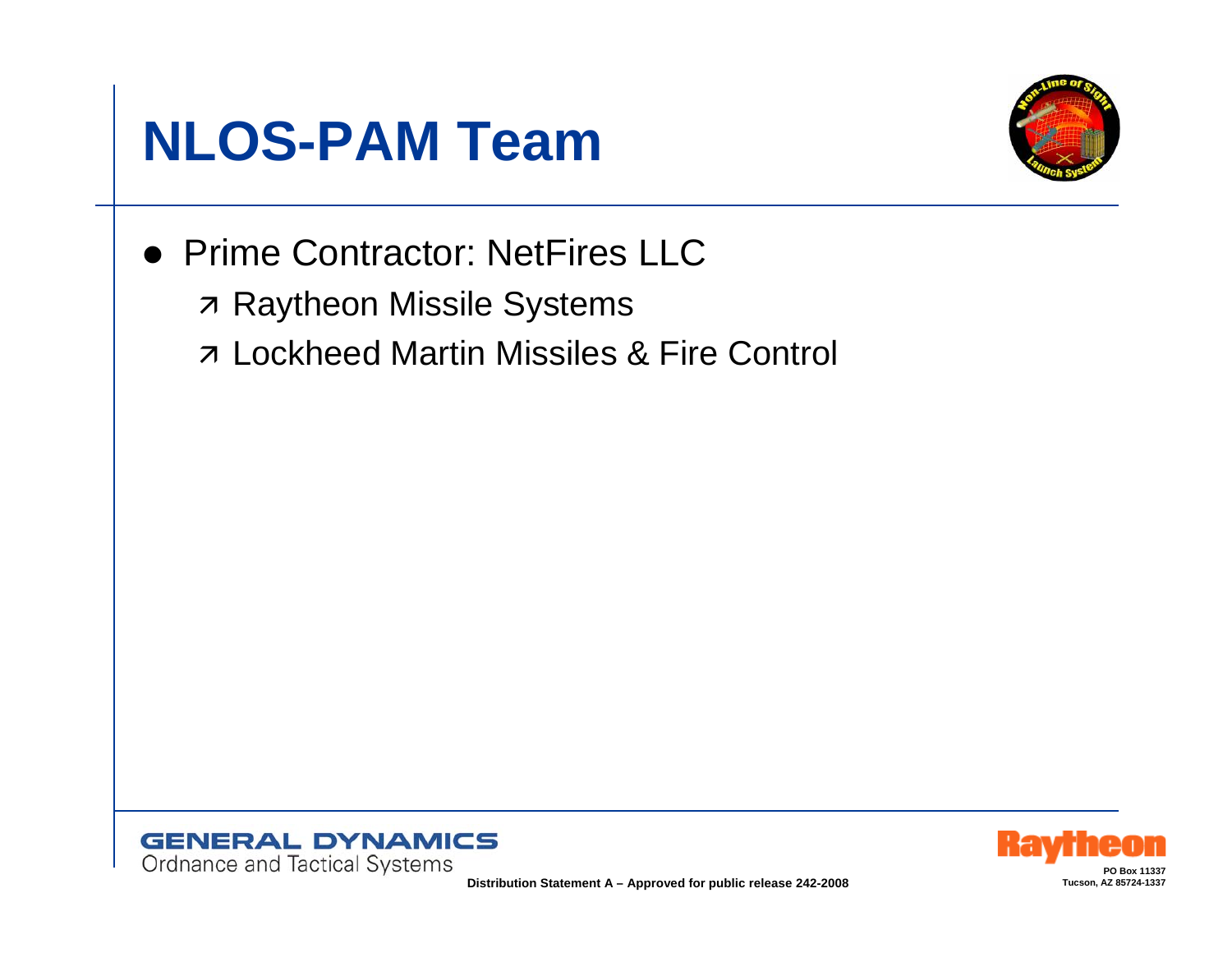#### **NLOS-PAM Overview**



- Low cost, direct attack missile
- Provides precision fire support for the Brigade Combat Team and for USN Littoral Combat Ship







**PO Box 11337**Tucson, AZ 85724-1337

**Distribution Statement A – Approved for public release 242-2008**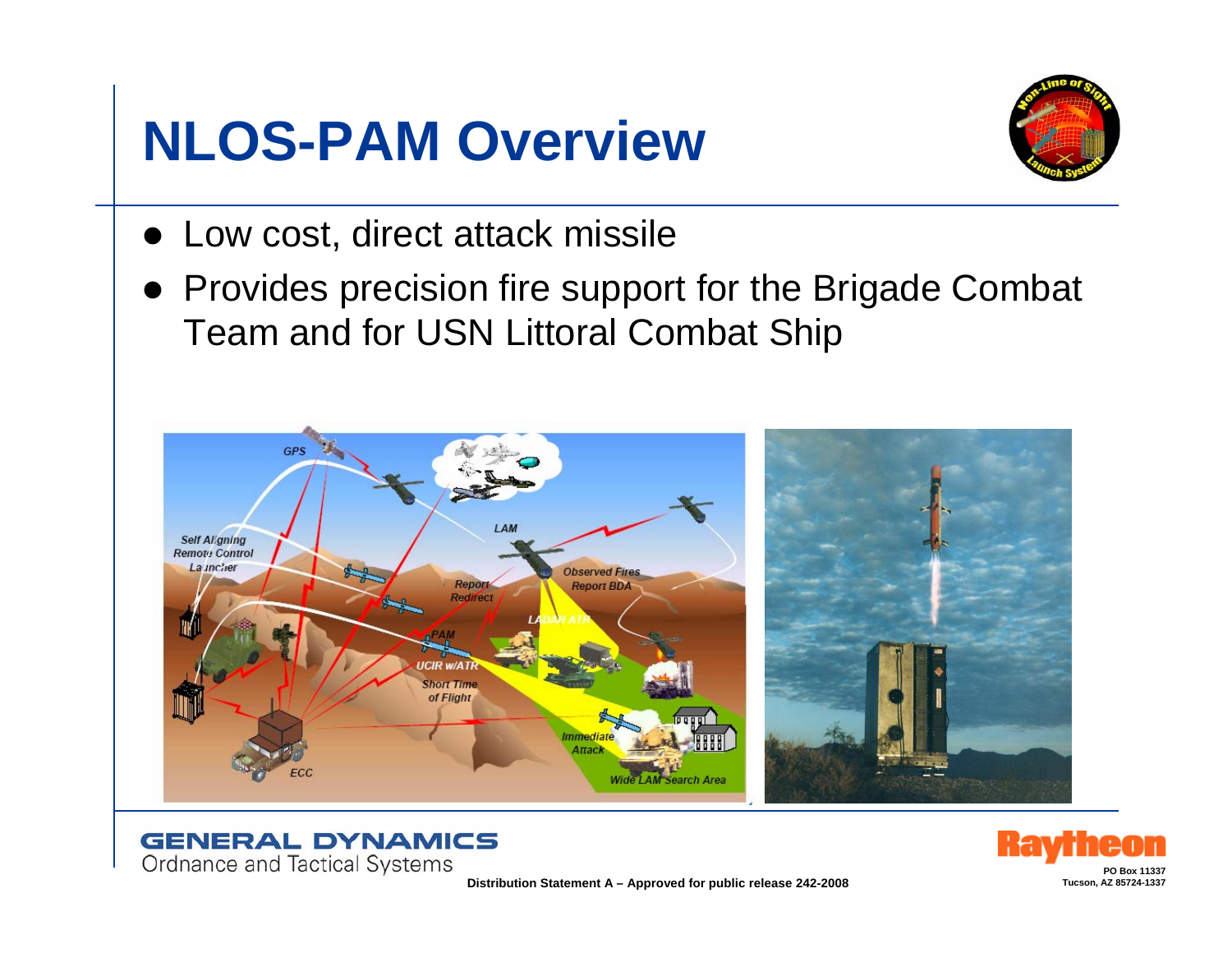## **PAM System Description**



- Large multi-mode warhead
- 7-inch diameter 120 lb class
- Range 0-40 kilometers
- Effective against moving and stationary targets
- In-flight updates, retargeting and image capabilities
- **Target sets** 
	- $\n *z*$  Light armor
	- **7 Heavy armor**
	- **z** Bunkers
	- **z** Fortifications



PAM Warhead Effectiveness



PAM Seeker Image of Land and Sea Targets







Tucson, AZ 85724-1337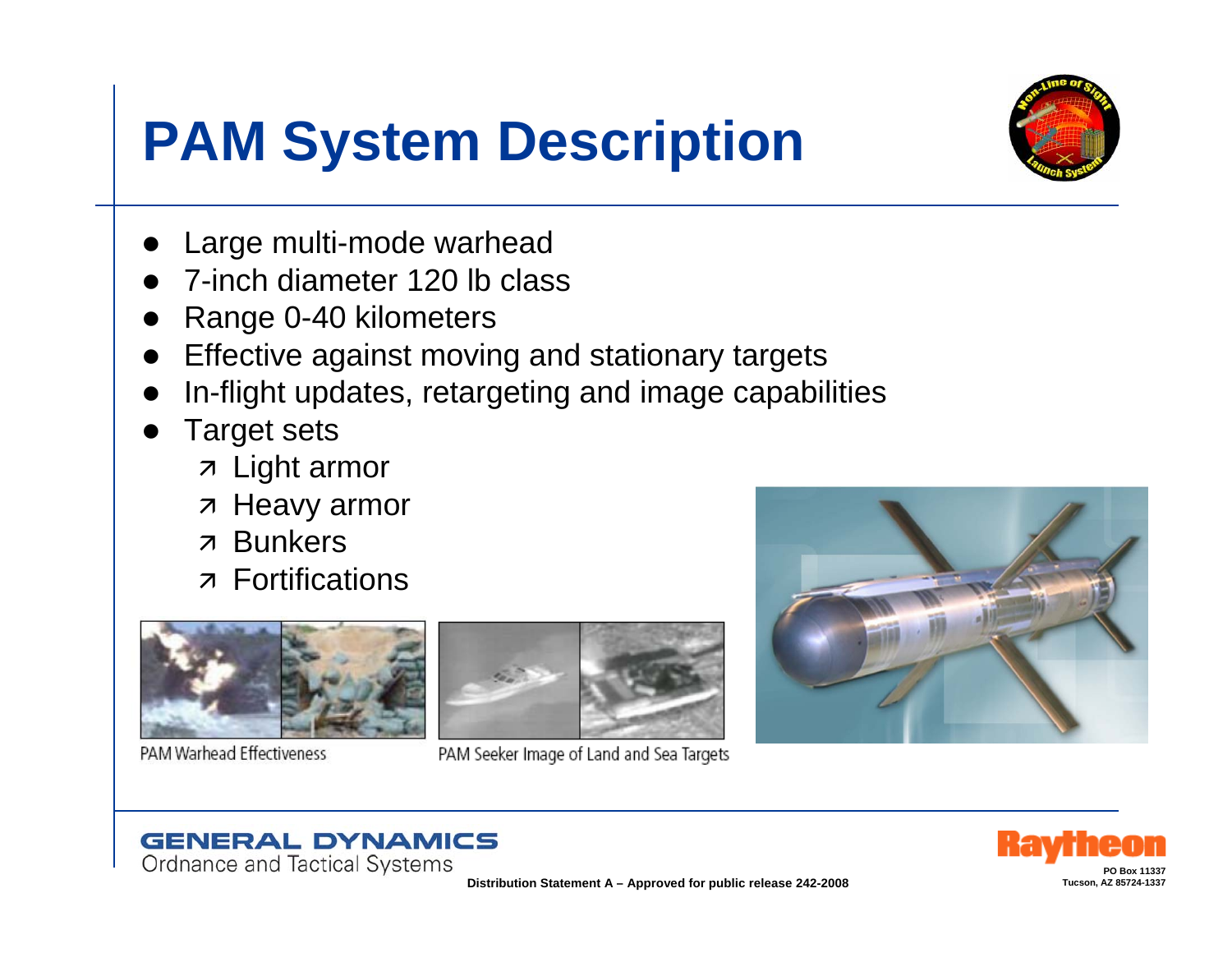### **Program Schedule**









**Distribution Statement A – Approved for public release 242-2008**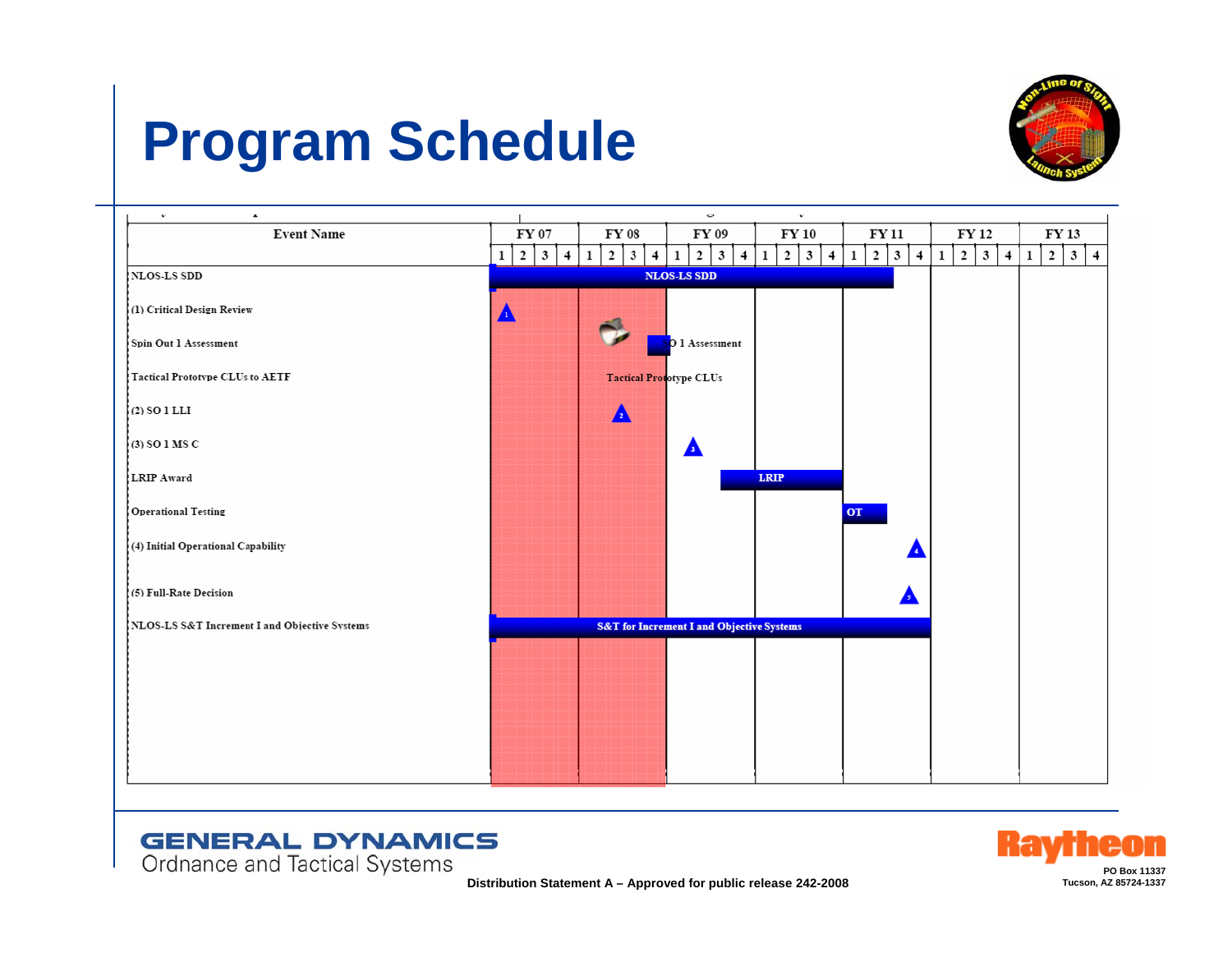# **Multimode Warhead Challenges**



- Short Stand-Off
- $\bullet$ High Penetration Performance
- Strict IM requirements
- $\bullet$ Cost as a Key Performance Characteristic
- Small Envelope
- Evolving Requirements



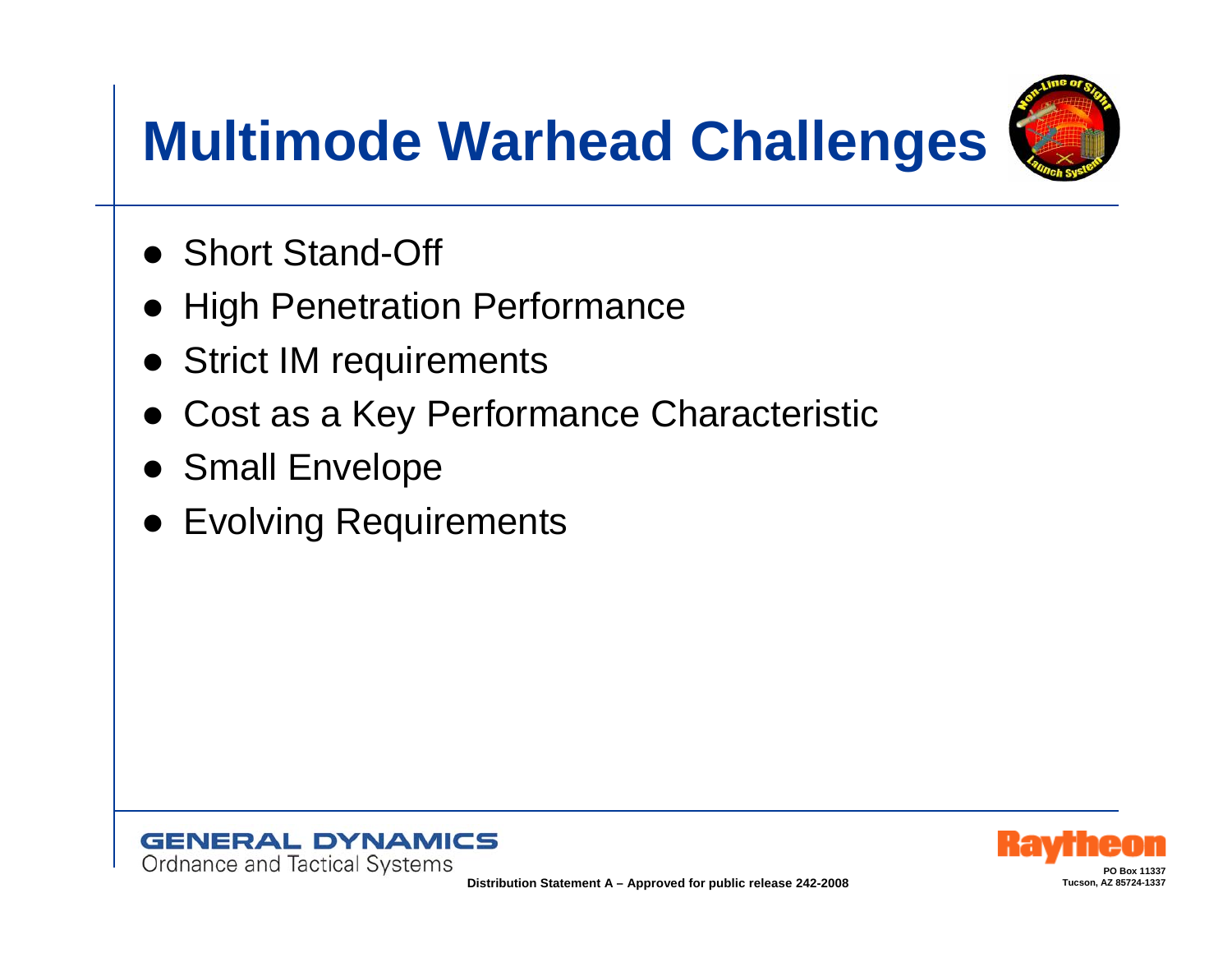#### **Warhead Overview**

Ordnance and Tactical Systems







**Distribution Statement A - Approved for public release 242-2008**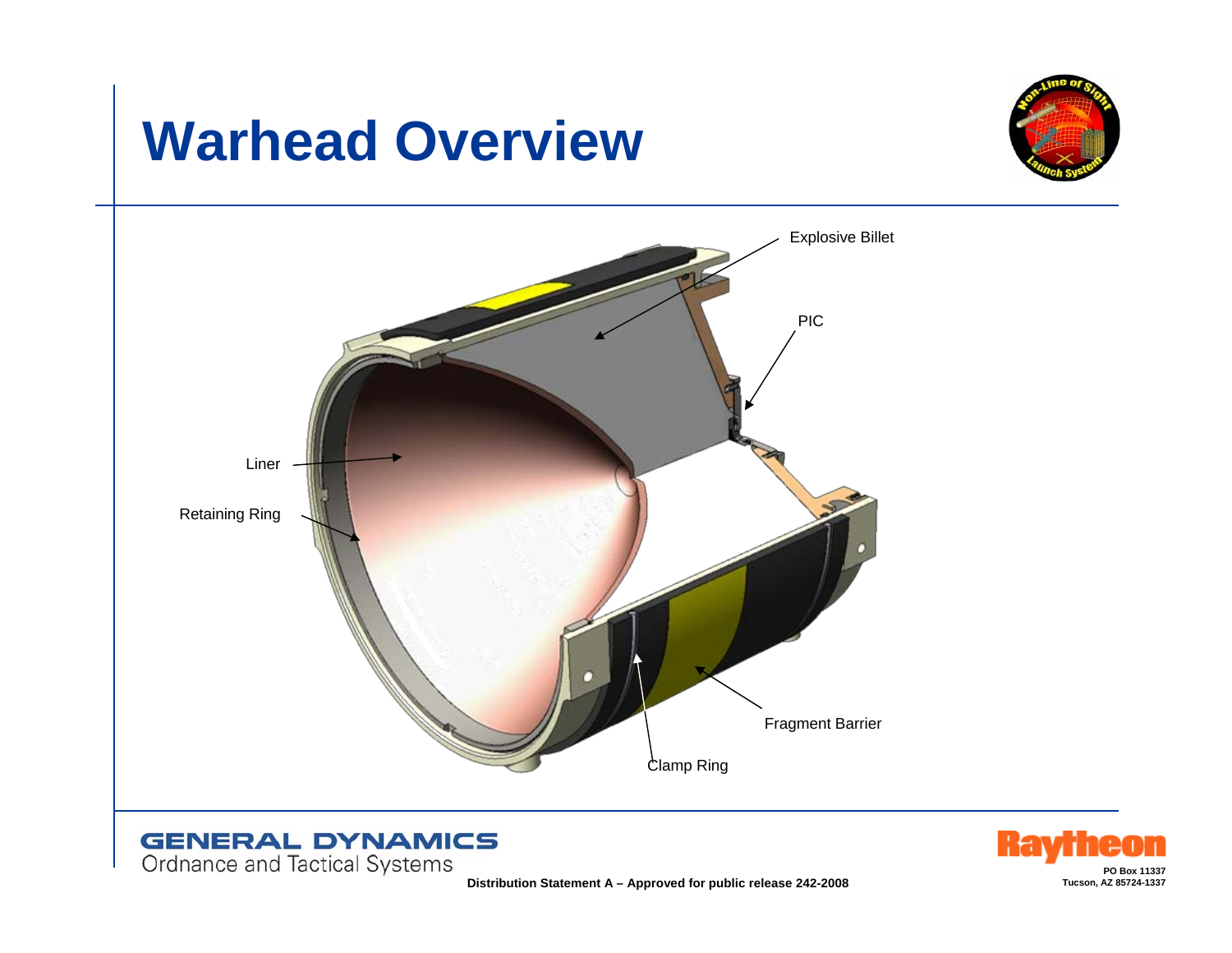#### **Warhead Development**



- **Competitive Risk Reduction Effort** 
	- z Trade Studies
		- Explosive Material (Penetration Performance vs. IM Performance)
		- Casing Design (Materials to reduce sensitivity to Fragment Impact)
		- Liner Material Study (Penetration Performance vs. Cost)
	- **z** Analysis
		- **Penetration Performance (Hydrocode)**
		- Seeker Keep Out Zone
	- $\overline{z}$  Testing

**GENERAL DYNAMICS** 

Ordnance and Tactical Systems

- Jet Characterization
- **RHA and Armor Targets (Penetration Performance)**  $\blacksquare$
- Soft Targets (Arena and Bunker Testing)
- Insensitive Munitions Testing (Slow Cook-Off and Fragment Impact)
- **Followed by the Detail Design Phase**



Tucson AZ 85724-133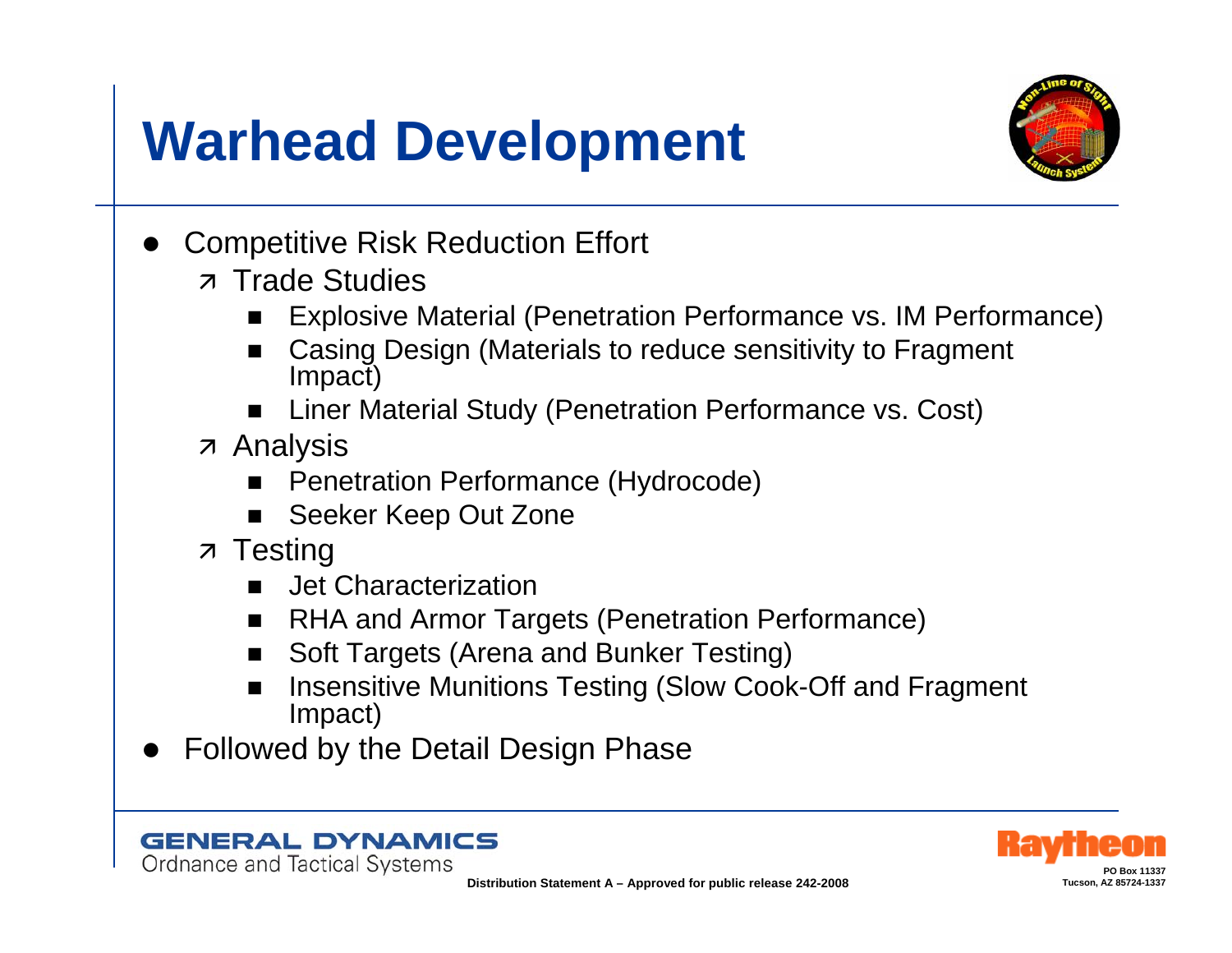# **Modeling & Simulation**



**Fragment Barrier Analysis 7 Understanding the Physics 7 Study the effects of different Materials 7 Study the effects of different configurations** Slow Cook-Off Performance Analysis **7 Design Features to Allow Venting 7 Thermal Analysis Penetration Performance 7 2D Hydrocode z** Optimize Design **Jet Characteristics 7 3D Hydrocode 7 Ensure Straightness of Jet** 



**GENERAL DYNAMICS** Ordnance and Tactical Systems

Distribution Statement A - Approved for public release 242-2008

Tucson, AZ 85724-1337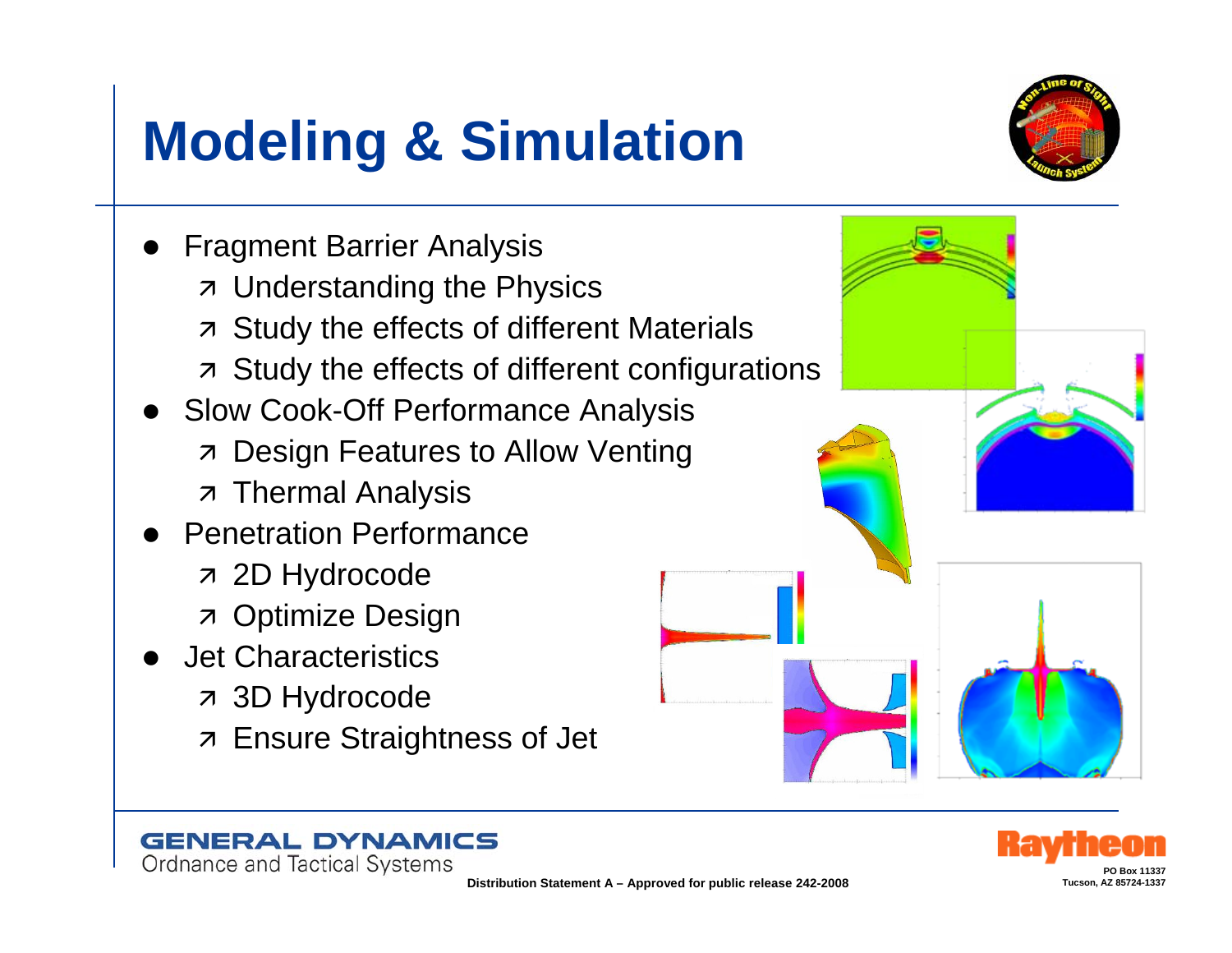

#### **PAM Warhead Performance**

| <b>Key Characteristic</b>         | <b>Performance</b> |
|-----------------------------------|--------------------|
| Range target penetration depth    |                    |
| Range target penetration diameter |                    |
| <b>RHA</b> penetration            |                    |
| <b>Mass</b>                       |                    |
| Design to cost                    |                    |





**Distribution Statement A – Approved for public release 242-2008**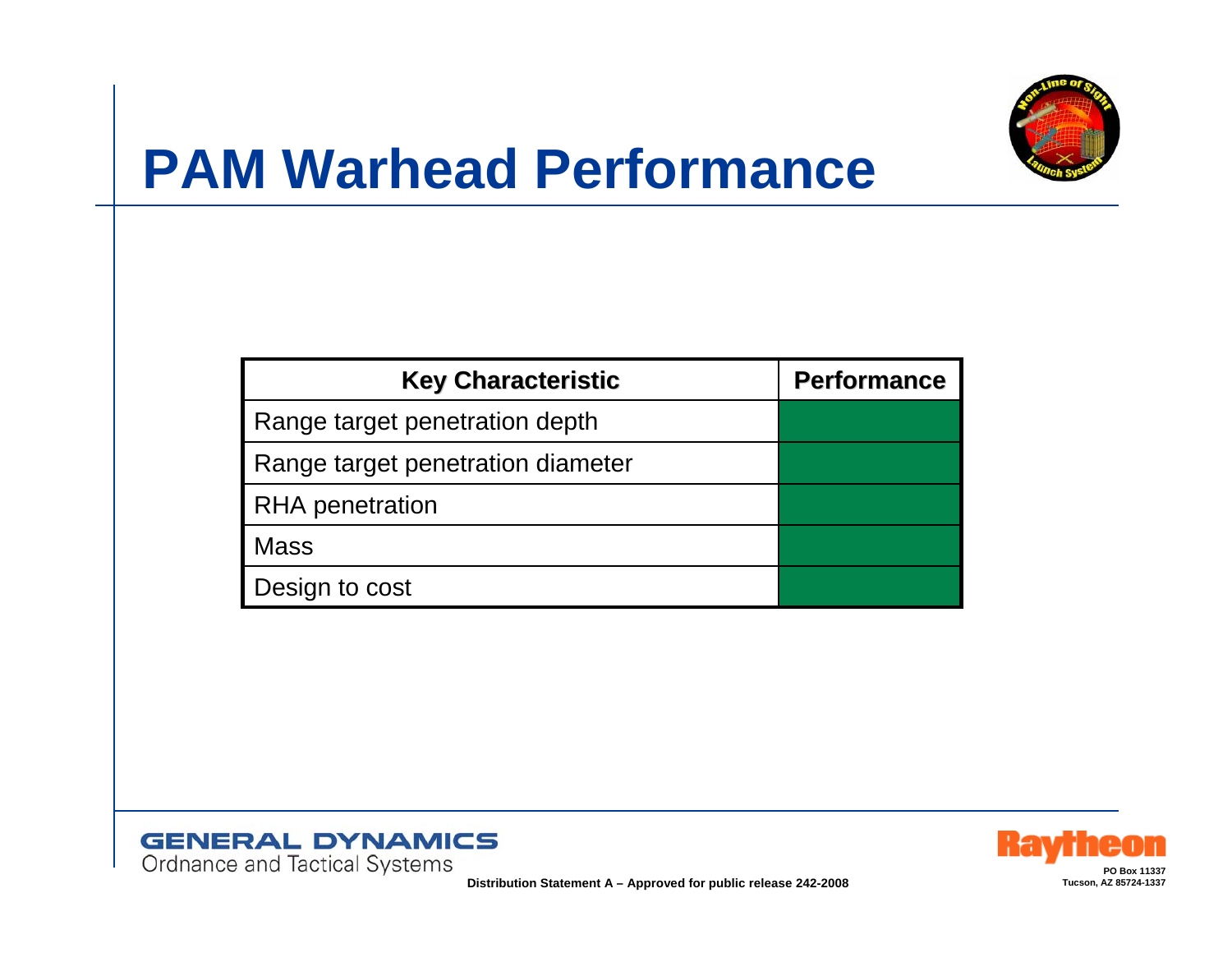#### **Performance Testing**



- **Tested 5 Different Design Variations**
- **Conducted over 100 Explosive Tests** 
	- **z** Arena Testing
	- **z** Jet Characterization
	- **7 RHA Penetration**
	- **7 ERA Target Penetration**
	- **7 Environmental Testing**
	- **7 Behind Armor Debris Testing**
	- **7 Reliability (Vari-Comp)**

















Distribution Statement A - Approved for public release 242-2008

Tucson AZ 85724-1337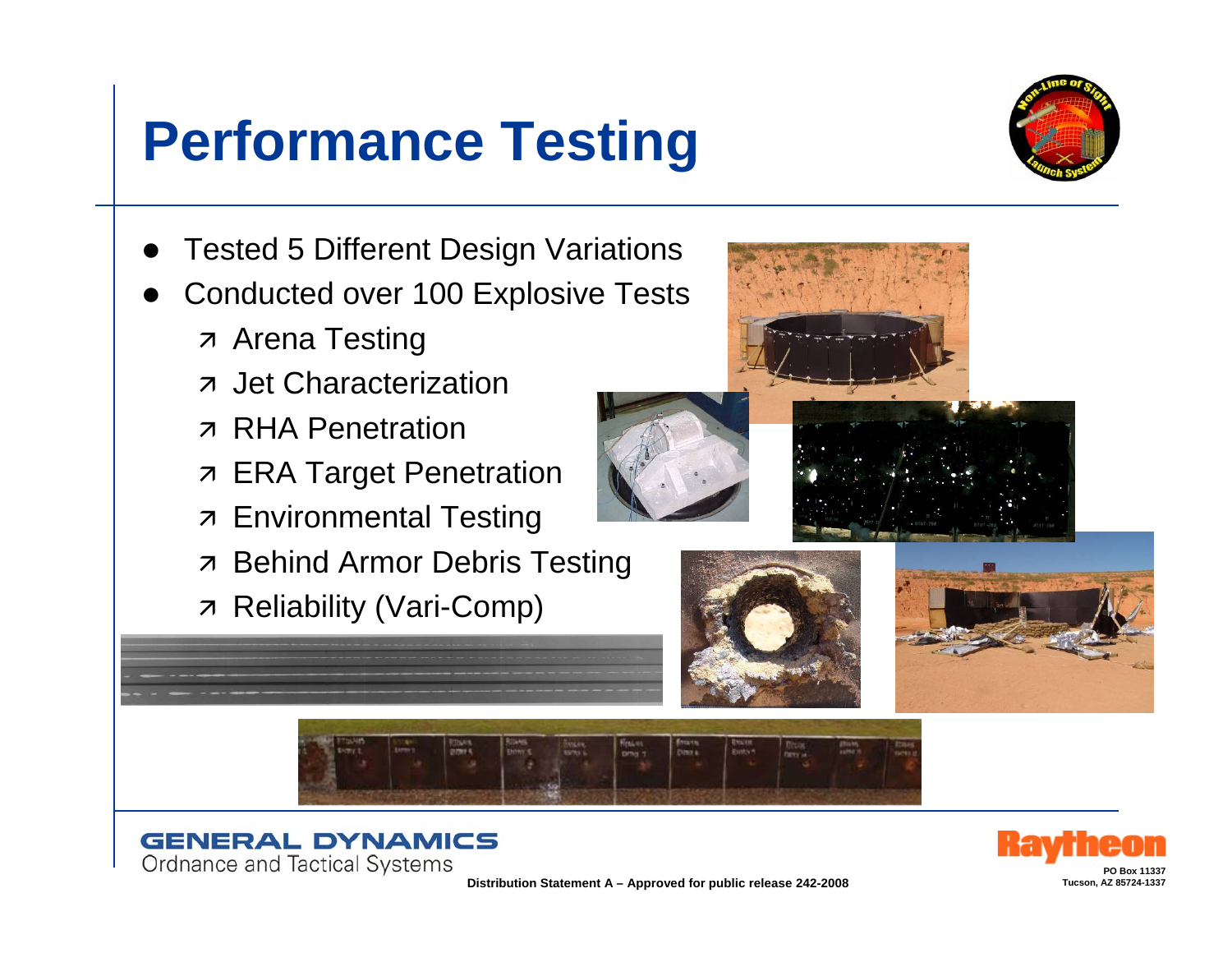# **GENERAL DYNAMICS**<br>Ordnance and Tactical Systems<br>Distribution Statement A – Approved for public release 242-2008

| <b>IM Testing</b> |
|-------------------|
|-------------------|



| <b>Threat</b>                 | <b>Test Results</b> |
|-------------------------------|---------------------|
| <b>Fast Cook-off</b>          | <b>Type V</b>       |
| Slow Cook-off                 | <b>Type V</b>       |
| <b>Bullet Impact</b>          | <b>Type V</b>       |
| <b>Fragment Impact</b>        | <b>Type V</b>       |
| <b>Sympathetic Detonation</b> | Type V*             |
| <b>Shaped Charge Jet</b>      | Type I*             |

\*=Expected





**PO Box 11337**



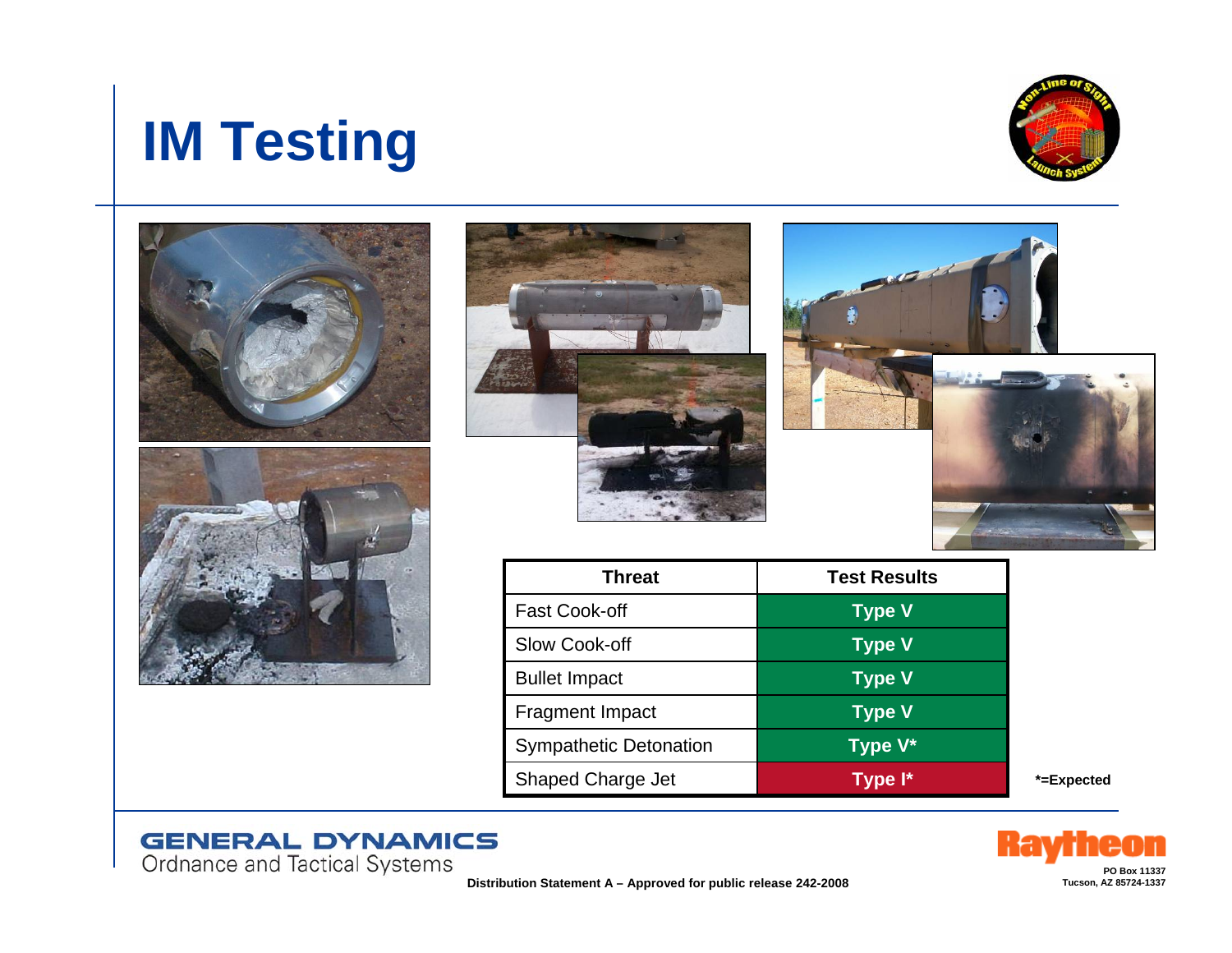- **7** Reduction of the number of Parts
- **Incorporation of Molded Components**  $\overline{\mathcal{A}}$
- Detail tolerance stack up analysis to optimize tolerances  $\overline{\mathcal{A}}$
- **7 Work with each component Vendors on reducing Cost Drivers**
- **7 Streamline Assembly Process**
- **Early Development of Acceptance Testing 7 Perform Lot Acceptance Tests (LAT) to Characterize Variation**
- **Control of Critical Characteristics**

**AL DYNAMICS** 

Ordnance and Tactical Systems

- **7 Characteristics that mostly control performance variation**
- **Pilot Production Line incorporated on Qualification Build**

Tucson, A7 85724-42

#### **Production Readiness**

- **Lean Design Effort** 
	- **z** Use Low Cost Materials
	-



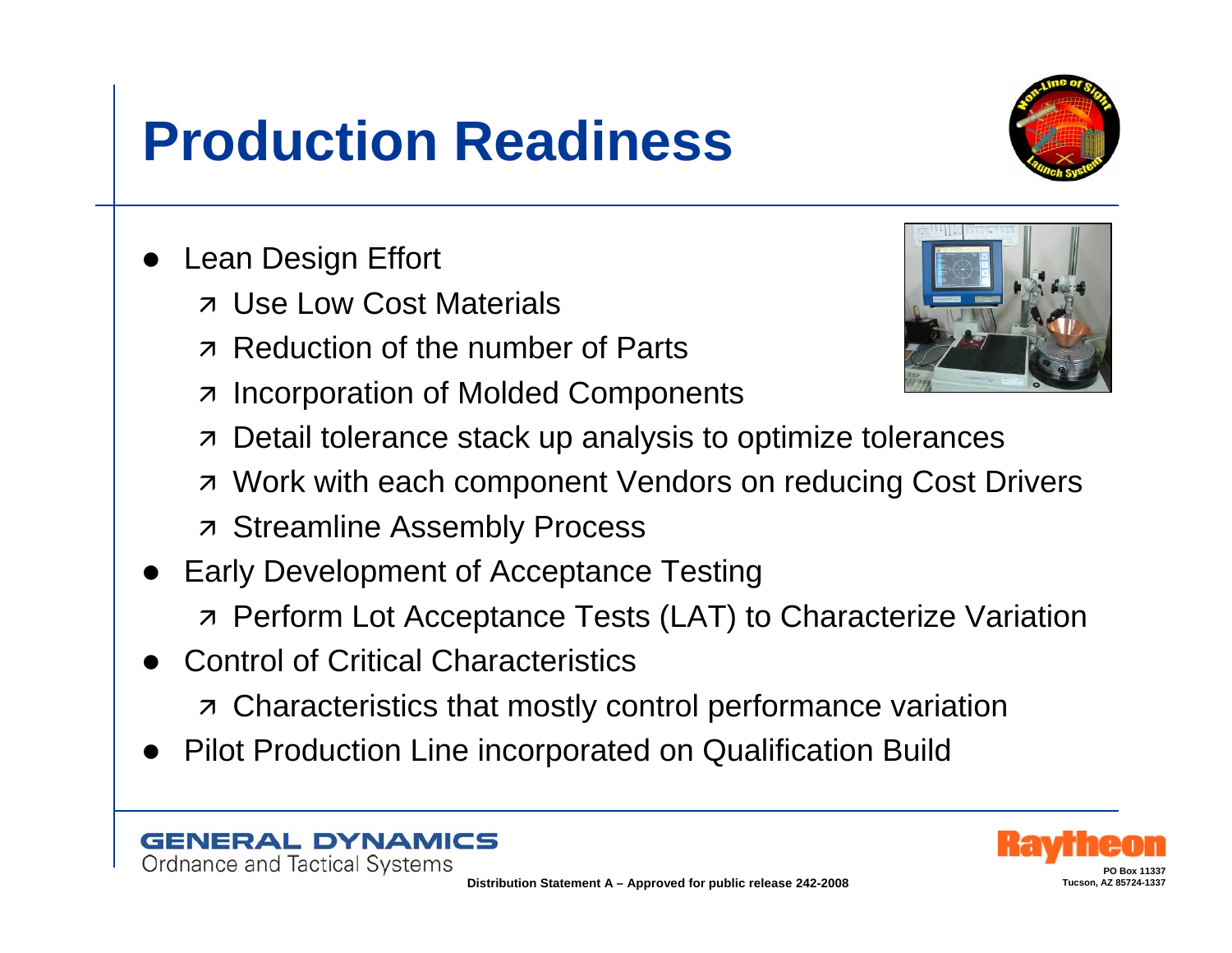# **Design Challenges**



- Striking a Balance between Low Cost and High Performance
- **Integrating Production Processes early on**
- Mitigating Fragment Impact and Slow Cook-Off **Hazards**
- Maintain Performance with Environmental Factors
- **Incorporating Environmentally Compliant** Processes and Products





**PO Box 11337**